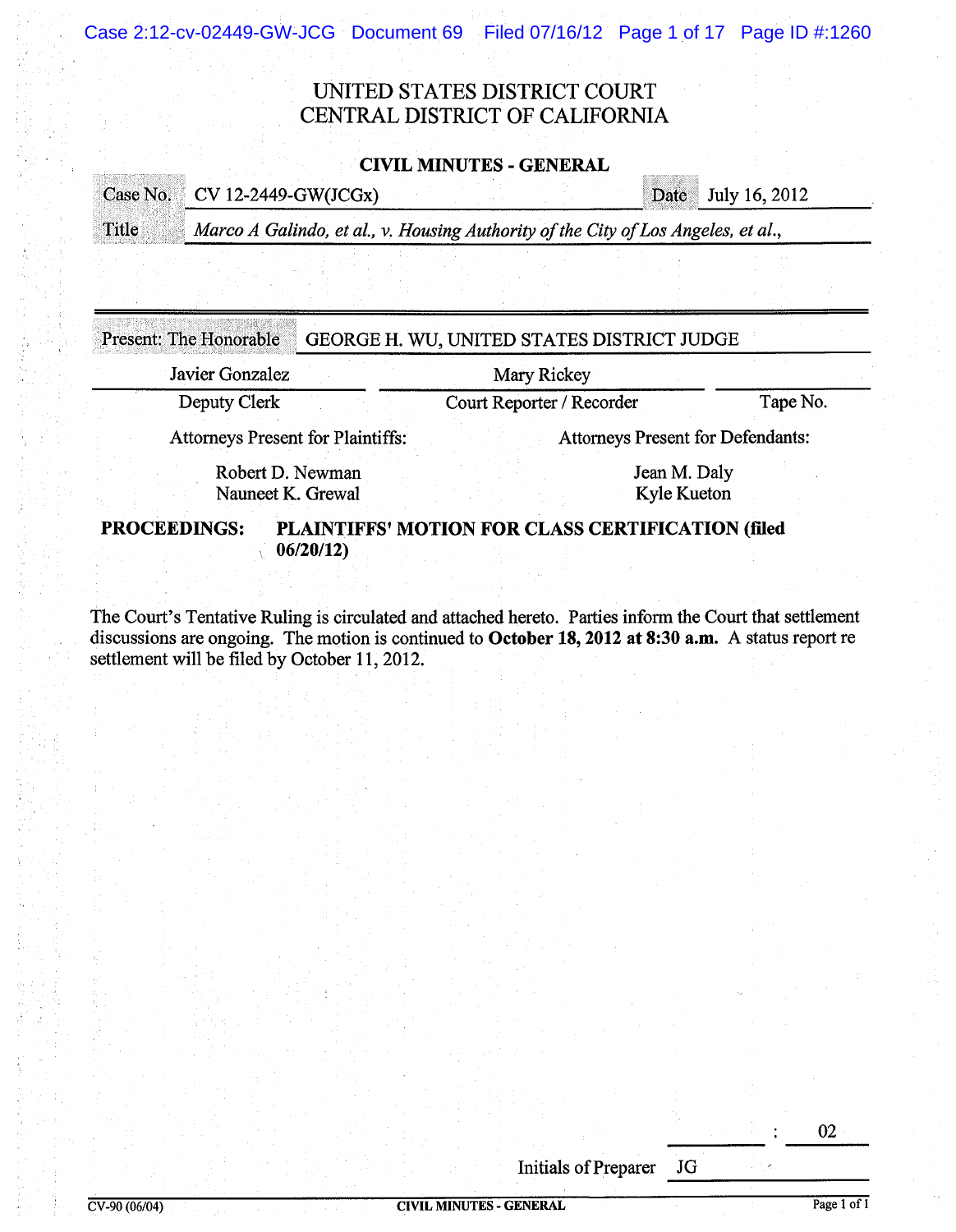*Galindo, et al. v. Housing Auth. of the City of Los Angeles, Case No. CV-12-2449* 

Tentative Ruling on Motion for Class Certification

## **I. Background**

Plaintiffs Marco A. Galindo and Emma Gullette ("Plaintiffs") reside in public housing owned and operated by the Housing Authority of the City of Los Angeles ("HACLA"), a public housing authority established under the U.S. Housing Act. *See* Complaint  $\P$  5, 9-11, 26-27. Section 1437a(a)(1) of the Housing Act limits the shelter costs that can be charged to tenants to no more than either 1) 30% of a family's monthly adjusted income, 2) 10% of the family monthly income, or 3) if a family receives payments for welfare assistance in which a part of the payment is specifically designated for the family's housing costs, no more than that designated amount. *See id.*  $\P\P$  2, 20. This statutory ceiling on rent includes the cost of utilities. *See id.*  $\P$  21. If a public housing authority does not directly provide for utilities such as (according to Plaintiffs) trash, electricity, or sewer service under the tenant's lease, then it must provide a reasonable utility allowance and credit that amount to the tenant's maximum rent contribution. *See id.* 125.

Plaintiffs also allege that HACLA's lease agreement with every one of its tenants indicates that the housing authority will directly provide for trash/rubbish removal, but in violation of the agreement, HACLA requires tenants to pay the City of Los Angeles for trash removal services out of pocket. *See id.*  $\P$  3, 24, 32. When the fee for trash removal is combined with what Plaintiffs pay HACLA for rent and other utilities, Plaintiffs' total shelter costs exceed the rent ceiling required by federal law. *See id.*  $\P$  26-27.

In October 2011, Legal Aid Foundation of Los Angeles notified HACLA that requiring tenants to pay the trash fees to the city was in violation ofHACLA's lease agreement and federal law. *See id.* 133. Two months later, HACLA announced that it would provide a utility allowance for the trash fees, but refused to retroactively credit previous payments made by tenants. *See id.*  $\P\P$  34-35.

Plaintiffs sue HACLA and Douglas Guthrie, President and Chief Executive Officer of HACLA for 1) violation of 28 U.S.C § 1983, 2) violation of 42 U.S.C. § 1437a, and 3) breach of contract. *See id.*  $\P\P$  12, 45, 49, 54. Plaintiffs seek declaratory and injunctive relief, damages, and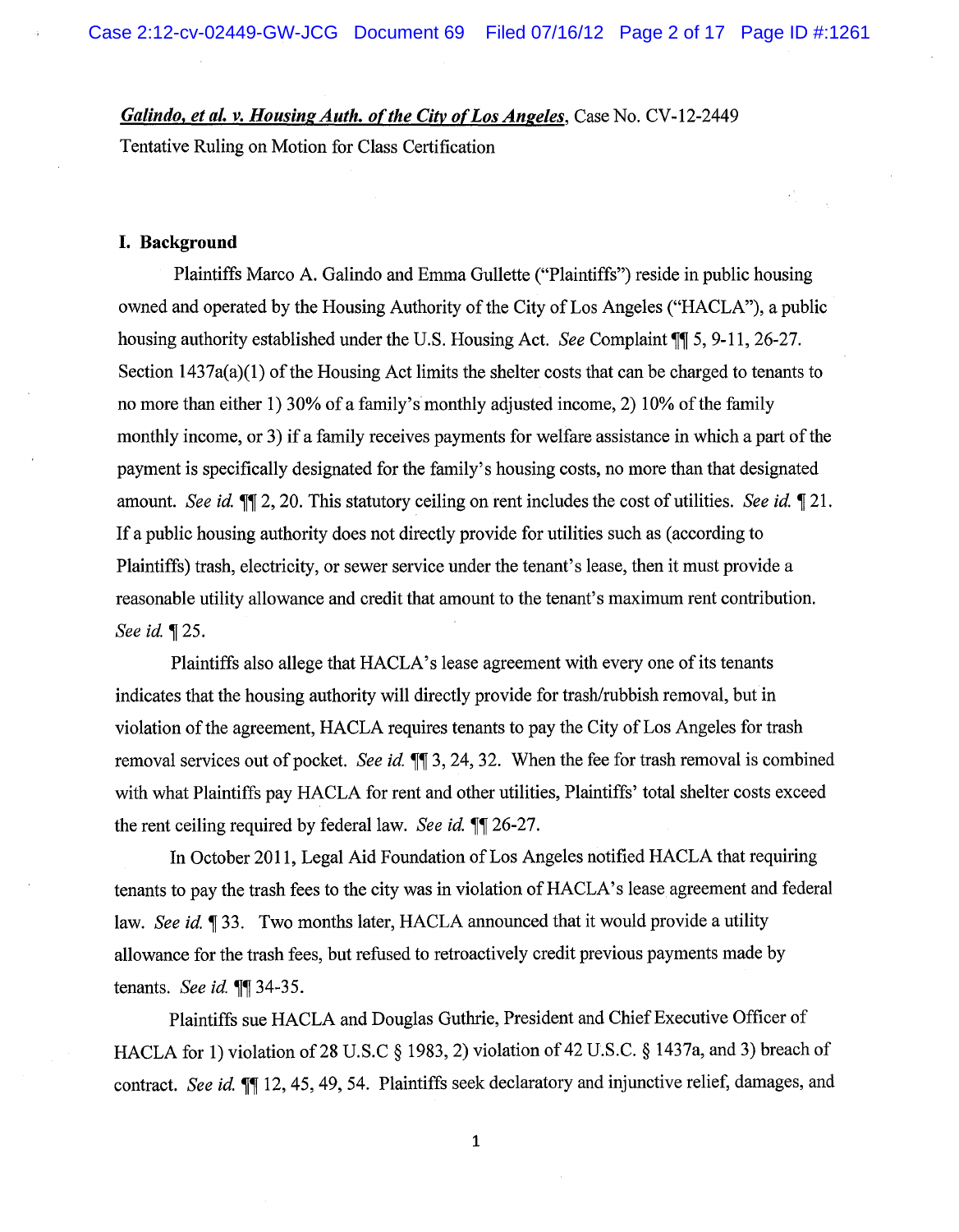specific performance. *See id.*  $\P\P$  46-47, 50-51, 55-56. They also originally sought class certification to represent all persons who have resided in and/or will reside in HACLA-owned public housing and have been or will be required to pay for trash collection fees while living in public housing. *See id.* 14.

Plaintiffs now move for class certification but, instead of one class, they now (as of their Reply brief) seek certification of two separate classes (in light of an argument Defendants make in their Opposition to this motion). The exact (altered) proposed class definitions are as follows: for the first and second claims for relief, all persons who "1) have resided and/or will reside in HACLA-owned public housing, and 2) have been required or will be required to pay for trash collection fees while living in public housing, except for any time period when the residents have chosen or will choose to pay rent pursuant to the flat rate option"; and, for the third claim for relief, all persons who **"1)** have resided and/or will reside in HACLA-owned public housing, and 2) have been required or will be required to pay for trash collection fees while living in public housing." *See* Plaintiffs' Opening Brief (Docket No. 29) at 1: 12-14; Plaintiffs' Reply Brief (Docket No. 61) at 3:21-4:10.

#### **II. Analysis**

#### A. Procedural Issue

On July **11,** 2012, Defendants filed an *ex parte* application asking permission to file a 15 page sur-reply brief because of new evidence and what they perceive as new arguments in Plaintiffs' Reply brief. Even ignoring Plaintiffs' position expressed by way of an opposition to this ex parte application, *see* Docket No. 68, the Court denies that *ex parte* application largely because there are only two pieces of "new" information in the Reply brief that are necessary to the Court's decision: 1) Plaintiffs' offer to alter the class definition as it relates to their first and second claims, in essence creating two classes; and 2) evidence that those who elect a flat rate rent payment amount to only approximately 5% of HACLA's tenants. Plaintiffs' offer to create a separate class for claims one and two definition is not a "new" argument or fact; it is in direct *response* to Defendants' argument regarding the effect of a flat rate choice under the applicable law. The *percentage* of those electing the flat rate is obviously relevant given the (appropriate) decision to create the second class (and the need to demonstrate numerosity under Fed. R. Civ. P.  $23(a)(1)$ ) and is evidence that was certainly available to Defendants – it came from the deposition (which Defendants obviously attended) of HACLA's own witness. See Ana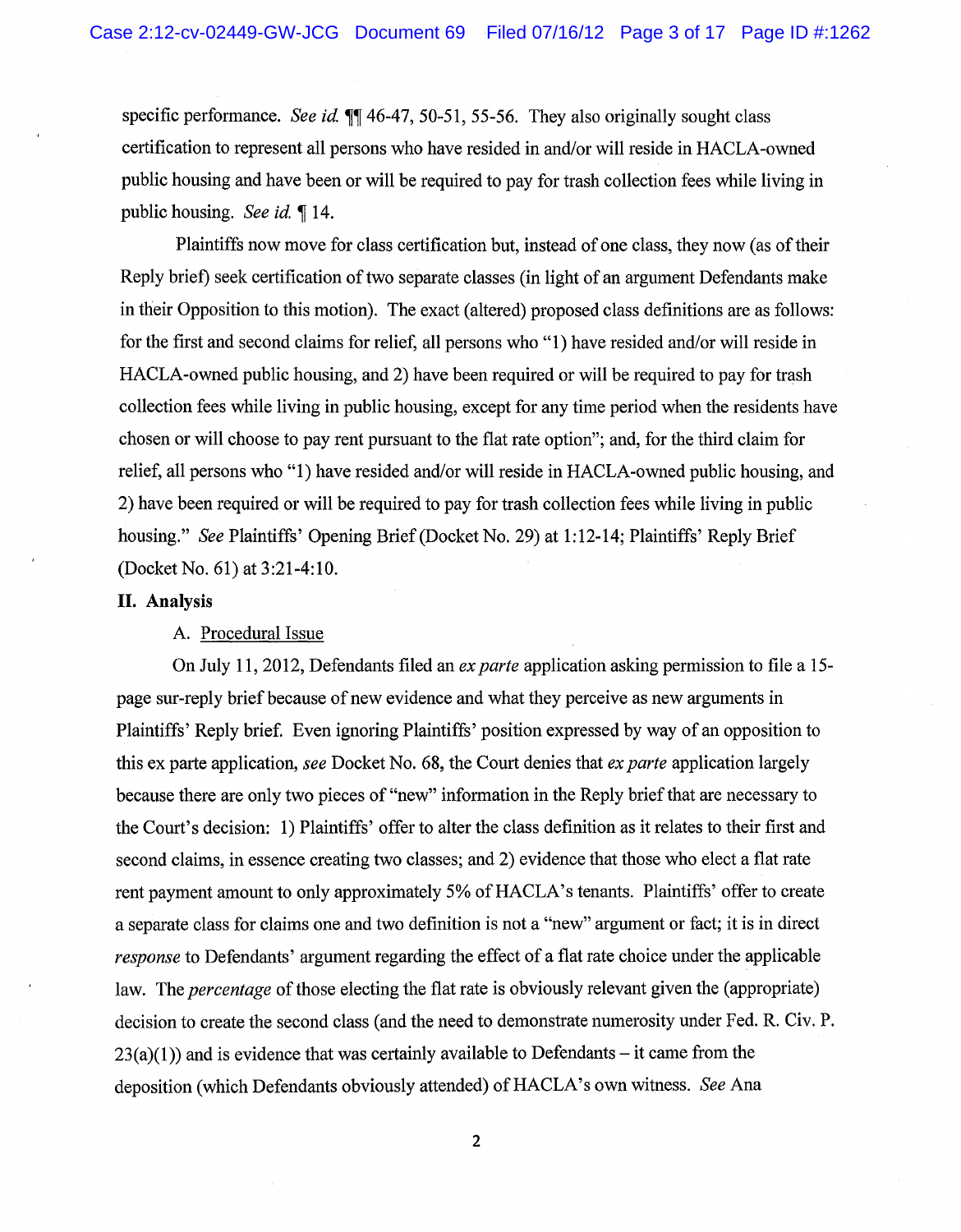Rodriguez Depo. (Docket No. 63-1 ), at 29:22-24. Plaintiffs have not surprised Defendants with something about which they were theretofore in the dark.<sup>1</sup>

B. Class Certification Standards

The proponent of class treatment bears the burden of demonstrating that class certification is appropriate. *See In re N. Dist. of Cal., Dalkon Shield IUD Prod. Liab. Litig.*, 693 F.2d 847, 854 (9th Cir. 1982). Before certifying a class, the trial court must conduct a "rigorous" analysis" to determine whether the party seeking certification has met the prerequisites of Rule 23 of the Federal Rules of Civil Procedure (hereinafter referred to as either "Rule 23" or "Fed. R. Civ. P. 23"). *Valentino v. Carter-Wallace, Inc.,* 97 F.3d 1227, 1233 (9th Cir. 1996). Rule 23 requires that the party seeking certification satisfy all four requirements of Rule  $23(a)^2$  and at least one of the subparagraphs of Rule 23(b). *See id* at 1234. Here, Plaintiffs attempt to satisfy Rule  $23(b)(2)$  and/or  $23(b)(3)$ . Rule  $23(b)(2)$  allows for certification where the party (or parties) opposing the class has/have acted or refused to act on grounds that apply generally to the class so that final injunctive relief or corresponding declaratory relief is appropriate respecting the class as a whole. *See* Fed. R. Civ. P. 23(b)(2). Rule 23(b)(3) allows for certification where questions of law or fact common to members of the class predominate over questions affecting only individual members and a class action is superior to other available methods for fairly and

- ( 1) the class is so numerous that joinder of all members is impracticable;
- (2) there are questions of law or fact common to the class;
- (3) the claims or defenses of the representative parties are typical of the claims or defenses of the class; and
- ( 4) the representative parties will fairly and adequately protect the interests of the class.

Fed. R. Civ. P. 23(a).

<sup>&</sup>lt;sup>1</sup> Because of the Court's approach in this regard, it need not resolve any of the evidentiary objections Defendants asserted on July 12, 2012, *see* Docket No. 67, except the last of those objections, which concerns the introduction of further excerpts of the deposition transcript of Ana Rodriguez, HACLA's Rule 30(b)(6) witness. The Court overrules that objection for the reasons addressed above. Defendants have not expressed any way in which they could have been prejudiced by the consideration of evidence germane to an issue that they first raised in their Opposition brief and to which they obviously have had access at all pertinent times. Certainly they have not suggested any way in which they would substantively or meaningfully contradict the 5% figure Rodriguez's testimony supports.

 $2$  Rule 23(a) requires that the party/parties seeking certification show: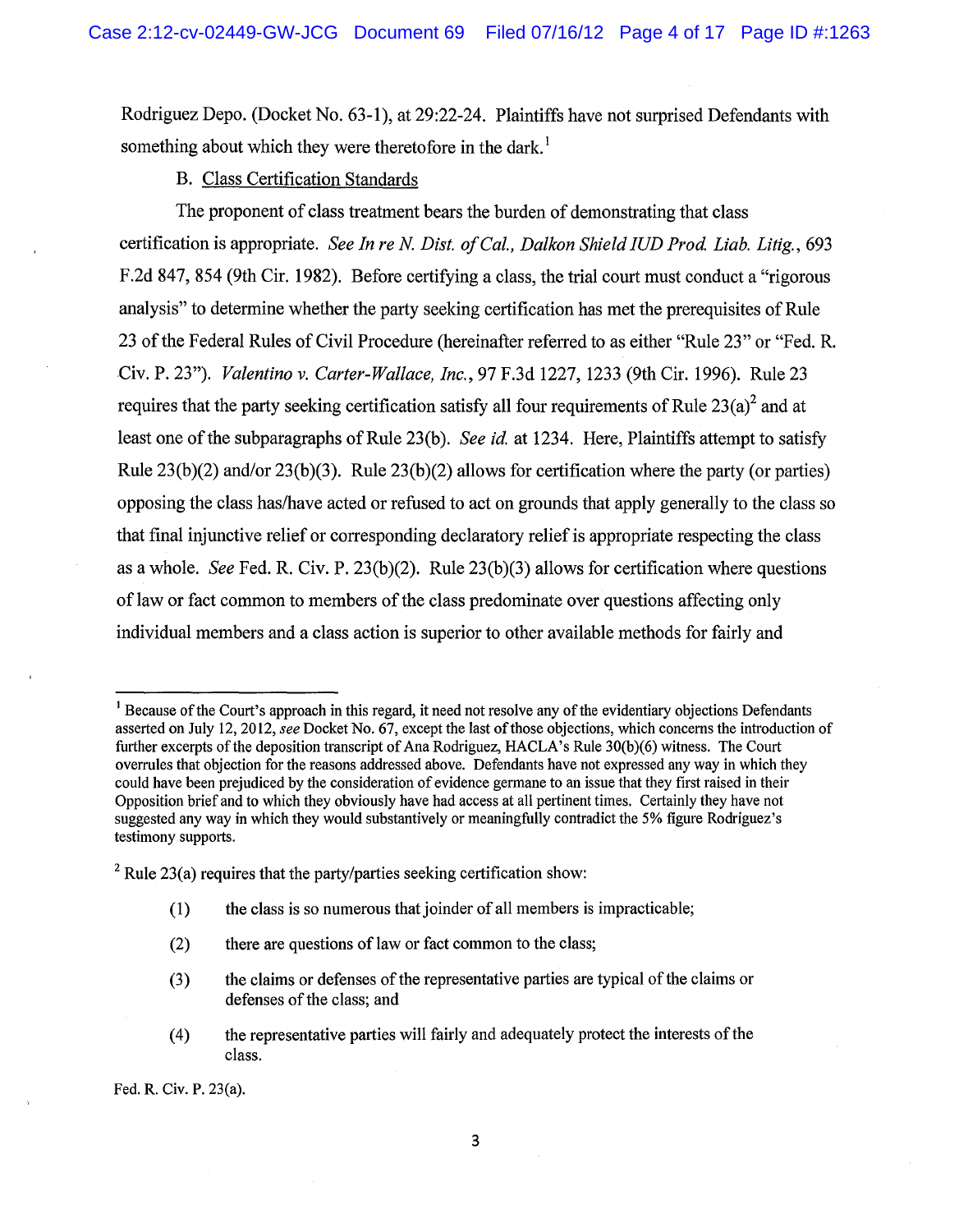efficiently adjudicating the controversy. *See* Fed. R. Civ. P. 23(b)(3).<sup>3</sup>

One overarching comment is appropriate before the Court dives in to analysis of each of the applicable Rule 23(a) and 23(b) factors. Much of Defendants' arguments on this motion depends upon the Court adopting Defendants' position(s) on the ultimate merits of this litigation. The Court is of course permitted to consider any material necessary to its determination, though it should not engage in a trial of the merits. *See Wal-Mart Stores, Inc. v. Dukes*, 131 S.Ct. 2541, 2551-52 (2011) (noting that the "rigorous analysis" required at class certification will "[f]requently... entail some overlap with the merits of the plaintiff's underlying claim"); *Ellis v. Costco Wholesale Corp.,* 657 F.3d 970, 981 (9th Cir. 2011) ("[I]t is not correct to say a district court *may* consider the merits to the extent that they overlap with class certification issues; rather, a district court *must* consider the merits if they overlap with the Rule 23(a) requirements.") (emphasis added); *Marlo v. United Parcel Serv., Inc.,* 639 F.3d 942, 949 (9th Cir. 2011) (characterizing as "a correct statement of law" the district court's determination that "although it could not 'weigh the evidence or otherwise evaluate the merits of a plaintiffs class claim,' it could 'compar[e] the class claims, the type of evidence necessary to support a classwide finding on those claims, and the bearing of those considerations on Rule 23 certification"); *Vinole v. Countrywide Home Loans, Inc.,* 571 F.3d 935, 947 n.l5 (9th Cir. 2009) ("The district court may consider the merits of the claims to the extent that it is related to the Rule 23 analysis.") (emphasis added)..

However, with the exception of the "flat rate" issue discussed below and the assertion that none of the putative class members (Plaintiffs included) that Plaintiffs have identified actually paid more than the applicable rent ceiling, Defendants have not explained why any of their merits-based arguments actually overlap with issues pertinent to class certification. Instead, what they effectively seek is a summary judgment-type ruling before much discovery has occurred and without all of the procedural requirements appurtenant to such a motion. *Cf Ellis,*  657 F.3d at 983 ("[W]e agree that the district court was not required to resolve factual disputes regarding: (1) whether women were in fact discriminated against in relevant managerial positions at Costco, or (2) whether Costco does in fact have a culture of gender stereotyping and

<sup>&</sup>lt;sup>3</sup> Defendants themselves assert that Plaintiffs need meet only a preponderance of the evidence standard when a court's class certification analysis entails some measure of"factual finding." *See* Defendants' Opposition Brief (Docket No. 54) at 13:15-19 (citing Third Circuit and Fifth Circuit decisions for this proposition). As to any "facts" the Court's analysis herein relies upon, Plaintiffs have met that standard.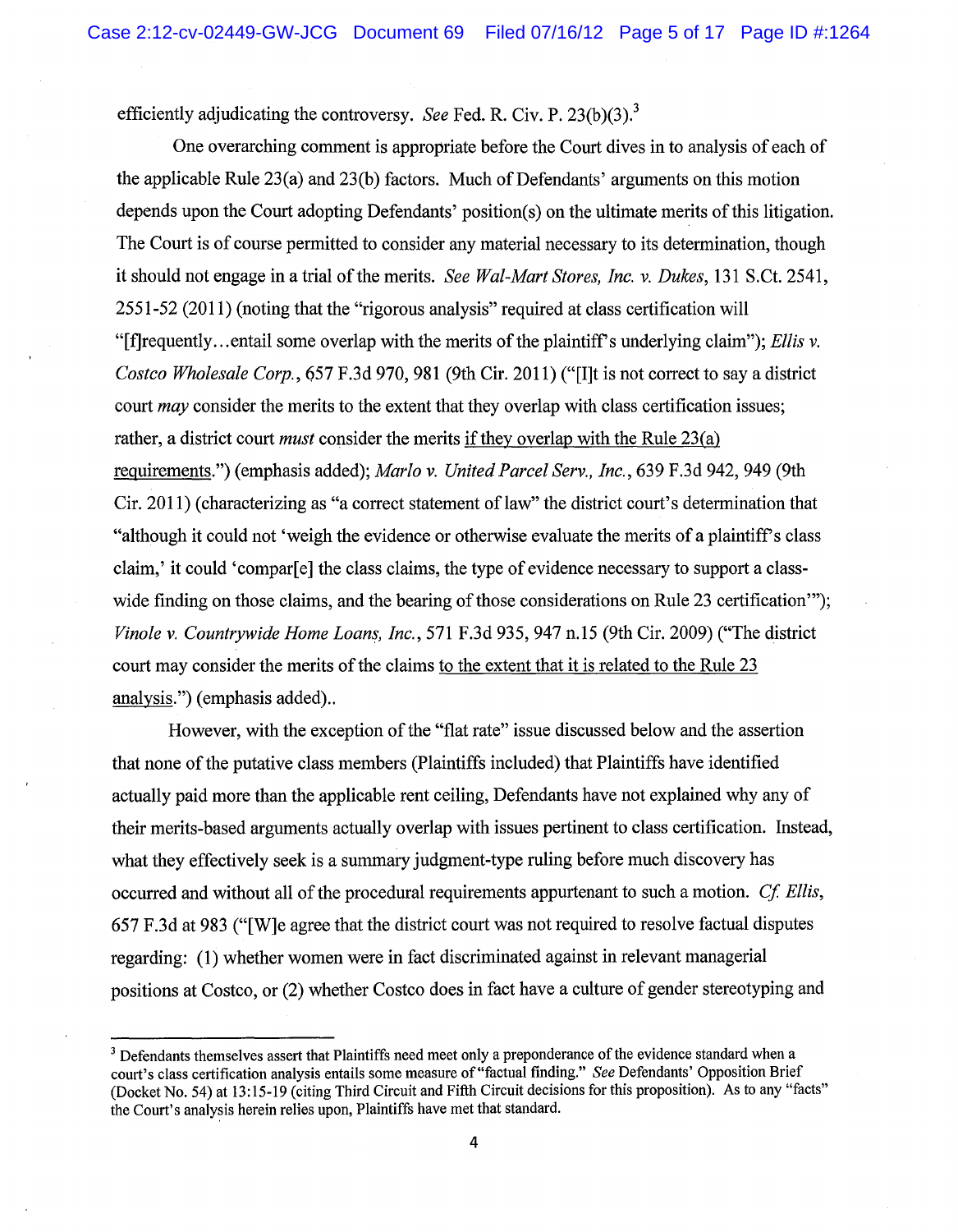paternalism.); *id.* at 983 n. 8 ("Costco seems to equate a 'rigorous analysis' with an in-depth examination of the underlying merits .... This is incorrect. The district court is required to examine the merits of the underlying claim ... only inasmuch as it must determine whether common questions exist; not to determine whether class members could actually prevail on the merits of their claims."). Moreover, there is no reason why that summary judgment-type ruling should not (at the appropriate time) be applicable to *all* (proposed) class members.<sup>4</sup> In other words, the issues Defendants pose are amenable to a common resolution for all (proposed) class members. They do not, in any way, detract from a conclusion that certification is appropriate in this case.

## C. Numerosity

Rule  $23(a)(1)$  requires that any certified class "is so numerous that joinder of all members is impracticable." Fed. R. Civ. P. 23(a)(1). The evidence is clear that thousands of people would be class members in this case even excluding any individuals who are *not yet* residents of any HACLA property.5 That is undeniably sufficient to satisfy any numerosity requirement. *See, e.g., Harik v. Cal. Teachers Ass 'n,* 326 F.3d 1042, 1051-52 (9th Cir. 2003) (refusing to invalidate, on numerosity grounds, certifications of classes containing in excess of 60 members and noting that certification of even that small a number would serve "interests of judicial economy").

<sup>&</sup>lt;sup>4</sup> This would include, among others, any argument that 1) HACLA is somehow blameless because it was the Los Angeles Department of Water and Power who actually billed and collected payments from HACLA's tenants, 2) trash utility payments are simply excluded from the utility payments covered by the allowance requirements, and 3) direct payment for trash utility expenses does not come within HACLA's contractual obligation to provide for "rubbish removal."

<sup>&</sup>lt;sup>5</sup> Defendants object on more than one ground to the class definitions including individuals who are not yet residents of any HACLA property. The Court shares Defendants' skepticism concerning how notice would work with respect to individuals who have not resided in a HACLA property yet (or even how those individuals' claim could have even accrued yet). *See also Frank v. United Airlines, Inc.,* 216 F.3d 845, 852 n.6 (9th Cir. 2000) (questioning whether rule that class action judgment is normally binding on "all those who subsequently come into the class" is true when "subsequent" class members complain about having not been adequately represented in that class action); *Hiser v. Franklin,* 94 F.3d 1287, 1292-93 (9th Cir. 1996) (dealing with res judicata ramifications due to inclusion in earlier class action including "future" class members). Nevertheless, Plaintiffs direct the Court to several cases where class definitions have included people who would only in the future suffer harm that was the subject of the action. *See, e.g., Rodriguez v. Hayes,* 591 F.3d 1105, 1118 (9th Cir. 2010) (commenting, in context of ripeness analysis, that "[t]he inclusion of future class members in a class is not itself unusual or objectionable"); *Walters v. Reno,* 145 F.3d 1032, 1048 (9th Cir. 1998); *Probe v. State Teachers' Retirement Sys.,* 780 F.2d 776, 779-80 (9th Cir. 1986). That does not necessarily mean that the Court would not consider manageability of a "future member" class (made up of individuals whose claims have not yet accrued and who could not possibly understand that notice is directed to them) problematic. Manageability is a factor affecting Rule 23(b)(3) and will be discussed further below.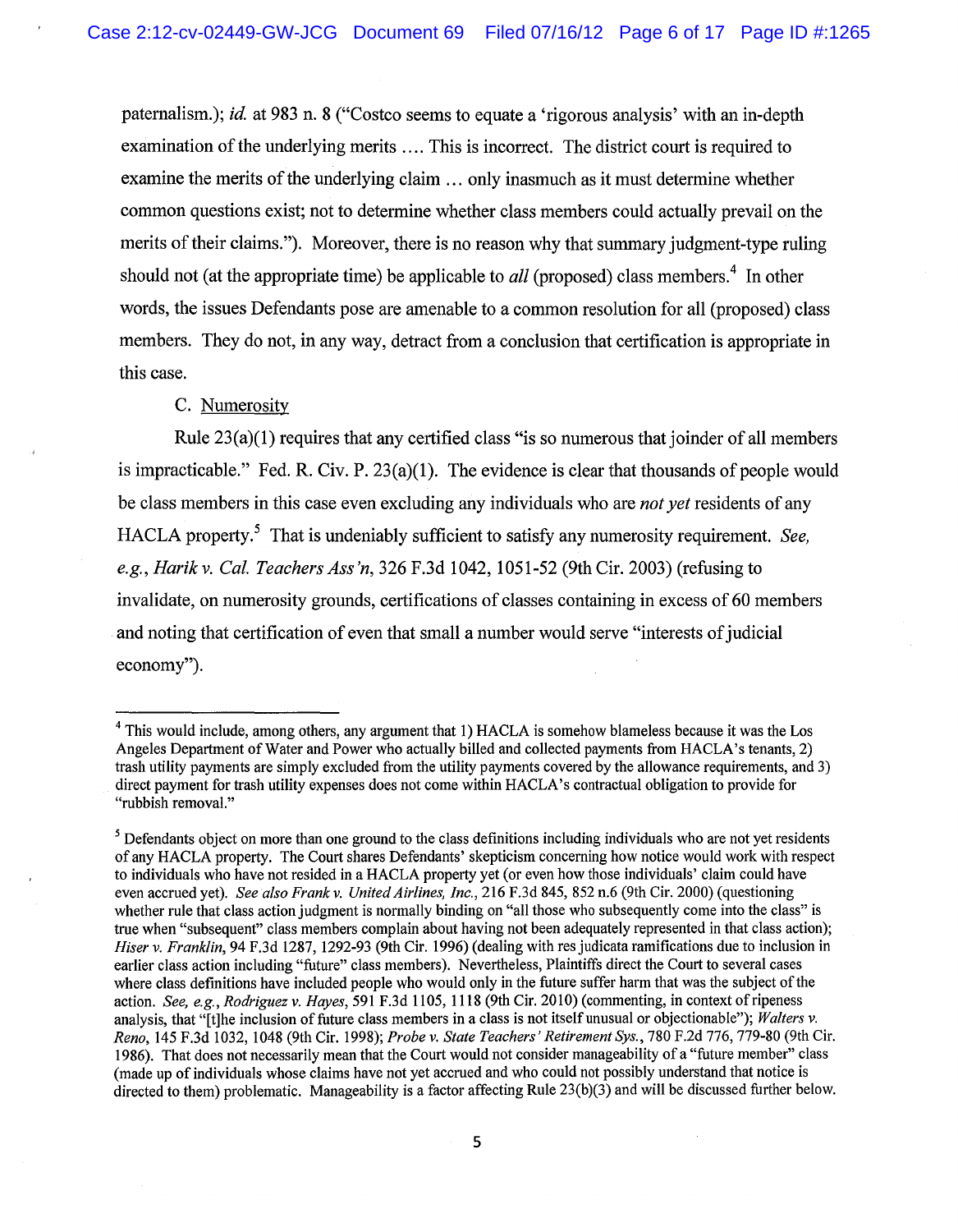In their Opposition to this motion, Defendants argue that those who elect a "flat rate" rent option are not entitled to any of the utility allowance-associated "maximum rent" protections, *i.e.*  they are not given any utility allowance. Plaintiffs agree with this statement in their Reply and, as a result, offer to create two classes, one which applies (for the breach of contract claim) to all of those covered by the Complaint's original class definition and one which excludes anyone for any part of time in which they elected the "flat rate" option.

Plaintiffs' proposed creation of two classes is well-taken in light of the "flat rate" issue. Both classes would still plainly satisfy the numerosity requirement. The breach of contract class would still cover all tenants of HACLA's 6,500 residences. The class for the two claims based on federal law would cover all but 5% of that number. Rule  $23(a)(1)$  is obviously satisfied as to both proposed classes.<sup>6</sup>

## D. Commonality

Rule 23(a)(2) requires that there be "questions of law or fact [which are] common to the class." This commonality requirement has been permissively construed. *See Ellis,* 657 F.3d at 981; *Hanlon v. Chrysler Corp.,* 150 F.3d 1011, 1019 (9th Cir. 1998). Although there must be common questions of law or fact, it is not necessary that *all* questions of law or fact be common. *See Hanlon,* 150 F.3d at 1019 ("The existence of shared legal issues with divergent factual predicates is sufficient, as is a common core of salient facts coupled with disparate legal remedies within the class."); *see also Staton v. Boeing Co.,* 327 F.3d 938, 953-57 (9th Cir. 2003). The Ninth Circuit has made clear that Rule 23(a)(2) is more lenient than the related requirement

<sup>6</sup> That being said, the only question the Court would ask Plaintiffs to clarify is why there is a need to include *future*  HACLA-property residents in the class definition for the first and second claim considering HACLA's recent decision to include a trash utility allowance in the rent calculation. Another way of asking that question is to inquire as to whether injunctive relief would be part of any remedy awarded to the class on the first and second claims (thereby also implicating whether a Rule 23(b)(2) certification would be appropriate as to those claims), although presumably Plaintiffs would respond that there is nothing (other than Plaintiffs' view of the applicable legal requirements) obligating HACLA to maintain its present policy of allowing a trash utility allowance. In addition, Plaintiffs take the position in their Reply that, whether or not injunctive relief is a useful remedy on the first two claims, they would still pursue *declaratory* relief on those claims so as to settle the issue of the legality ofHACLA's practices (though courts often comment that declaratory relief is likewise intended to provide a remedy to resolve *present* or *future-* not *past-* disputes). At the same time, if there is a Rule 23(b)(2) certification in this case, there would seemingly be little reason for any class certified pursuant to that subparagraph to include *past* HACLA tenants (unless the Court could dispose of the incidental damages and due process issues the Supreme Court addressed in *Dukes)* because they presumably would have no standing to obtain injunctive or declaratory relief. *See Ellis,* 657 F.3d at 988. All of these considerations feed into the Court's conclusion, discussed further below, that certification is appropriate under Rule  $23(b)(3)$  and that Rule  $23(b)(2)$  is likely best avoided in the context of this case.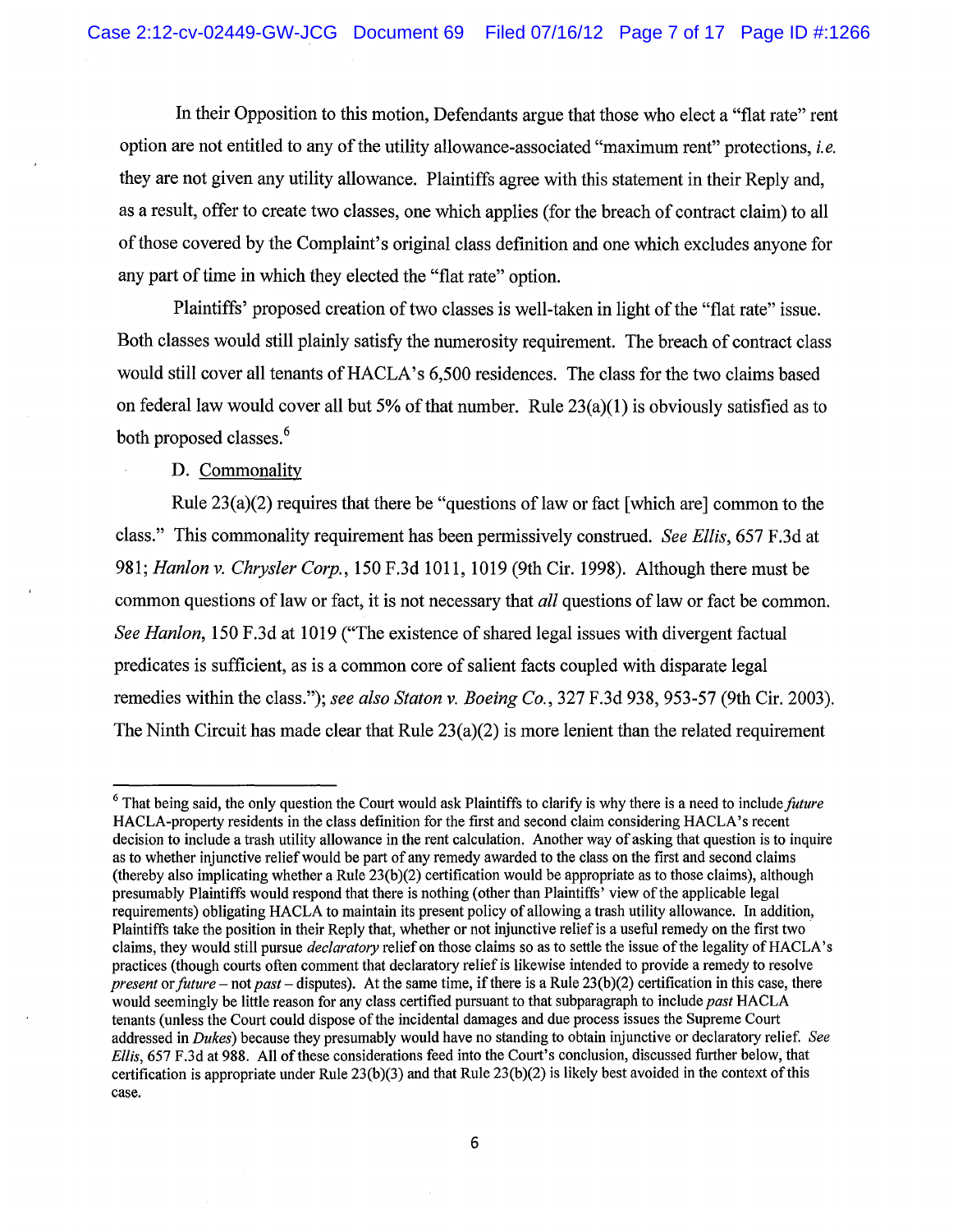in Rule 23(b)(3) that common questions of fact or law *predominate.7 See Hanlon,* 150 F.3d at 1019. Under that approach, for purposes of Rule  $23(a)(2)$ , the common questions need only exist, even if they do not predominate.

However, in *Dukes,* the Supreme Court indicated that in order to satisfy the commonality requirement, the putative class members'

claims must depend upon a common contention - for example, the assertion of discriminatory bias on the part of the same supervisor. That common contention, moreover, must be of such a nature that it is capable of classwide resolutionwhich means that determination of its truth or falsity will resolve an issue that is central to the validity of each one of the claims in one stroke.

131 S.Ct. at 2551. It then quoted a commentator for the notion that

"[w]hat matters to class certification... is not the raising of common 'questions'  $$ even in droves - but, rather the capacity of a classwide proceeding to generate common *answers* apt to drive the resolution of the litigation. Dissimilarities within the proposed class are what have the potential to impede the generation of common answers."

*Id* (quoting Nagareda, *Class Certification in the Age of Aggregate Proof,* 84 N.Y.U.L. Rev. 97, 132 (2009)) (italics in *Dukes;* underline added); *see also Ellis,* 657 F.3d at 981. The Supreme Court determined the "central" commonality was lacking in *Dukes. See Dukes,* 131 S.Ct. at 2552 ("Without some glue holding the alleged *reasons* for all those decisions together, it will be impossible to say that examination of all the class members' claims for relief will produce a common answer to the crucial question *why was I disfavored."); id* at 2554 ("[D]emonstrating the invalidity of one manager's use of discretion will do nothing to demonstrate the invalidity of another's.").

Here, the crucial questions will wind up being whether HACLA had any obligation to include a trash disposal-related utility allowance in any of its rent calculations for HACLAproperty residents, whether its failure to do so (at least when a resident's rent was otherwise maximized) pushed rents above the statutory maximum, and whether HACLA's failure to pay for trash-related utility expenses breached its requirement to provide for "rubbish removal" in its

<sup>7</sup> This was true at least up until the Supreme Court's decision in *Wal-Mart Stores, Inc. v. Dukes,* 131 S.Ct. 2541 (2011). However, notwithstanding the Supreme Court's protestation to the contrary, *see id.* at 2556-57, it is somewhat difficult to understand *Dukes* as doing something other than melding the commonality requirement with the predominance requirement of Rule 23(b)(3) (the latter of which was not at issue in *Dukes,* which was a Rule  $23(b)(2)$  class). In any event, even if that analysis is accurate, commonality is satisfied here for the reasons discussed above.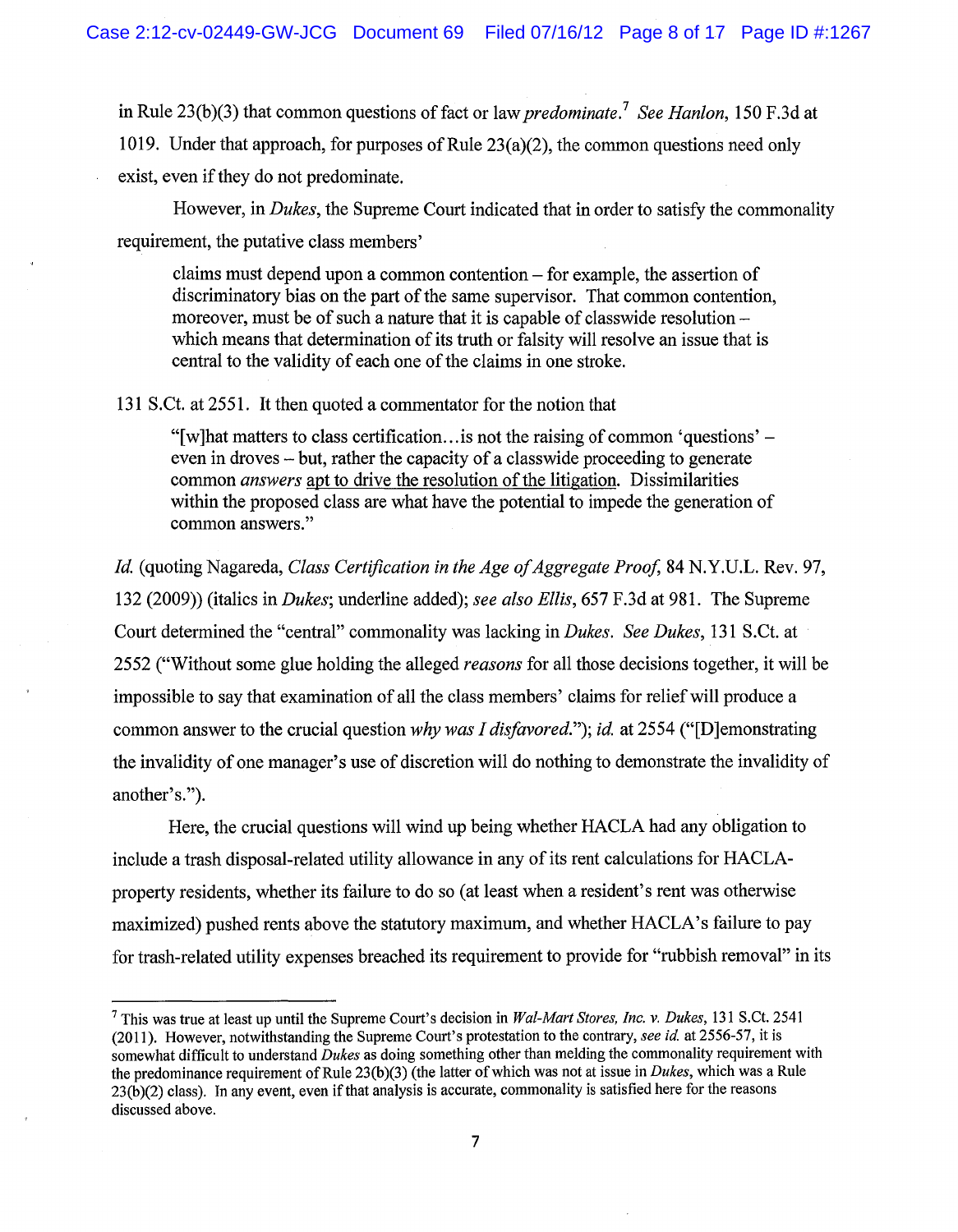leases with tenants. These legal issues are undergirded by common facts – at a minimum, HACLA's failure to provide for a trash utility allowance (until February 2012); the tenants' direct payment for trash utilities; HACLA's formulas for calculating maximum rental amounts; and common lease terms. All of these questions should produce common questions, and each would seemingly resolve issues that are central to the claims in this case. In this respect, this is a quintessential case for commonality, even after *Dukes. See, e.g., Armstrong v. Davis*, 275 F.3d 849, 868 (9th Cir. 2001) ("We have previously held ... that commonality is satisfied where the lawsuit challenges a system-wide practice or policy that affects all of the putative class members.") (citing *LaDuke v. Nelson,* 762 F.2d 1318, 1332 (9th Cir. 1985)).

As noted above, certain of Defendants' commonality arguments – such as that HACLA is not responsible because it is the Los Angeles Department of Water and Power that assessed the charges and collected the payments- raise, in effect, merits issues (and, on first glance, not particularly persuasive ones) that *still* may be resolved *commonly* across the class. In other words, they do not detract from commonality.

Defendants' other commonality argument is founded upon a belief that damages calculations will necessitate individual scrutiny of each tenant's payment and rent situations. First, as discussed further below, individual damages issues alone will not prevent class certification. Second, notwithstanding the fact that multiple factors play into each tenant's rent calculations and that those factors can change each year, Defendants have made no effort to demonstrate what number, if any, of its tenants have their rent set at a level sufficiently below the maximum allowed such that inclusion of a trash utility payment would not take their rental payments (if it should effectively be included therein) above the maximum rate.<sup>8</sup> Without that information, the Court could not conclude that rental calculation issues would necessarily cause this case to fail either Rule 23(a)(2) or the predominance requirement of Rule 23(b)(3).<sup>9</sup>

In connection with this argument, Defendants contend that neither Plaintiffs nor four other putative class members providing declarations in connection with this motion paid more than the applicable rent ceiling. Yet, Plaintiffs have provided evidence (which the Court credits under Defendants' proposed preponderance standard) that  $-$  at least prior to February 2012 $-$ 

<sup>&</sup>lt;sup>8</sup> Of course, this issue would only affect the class for the first and second claims for relief.

<sup>&</sup>lt;sup>9</sup> Even then, Plaintiffs or the Court could probably narrow the class definitions appropriately to allow for certification.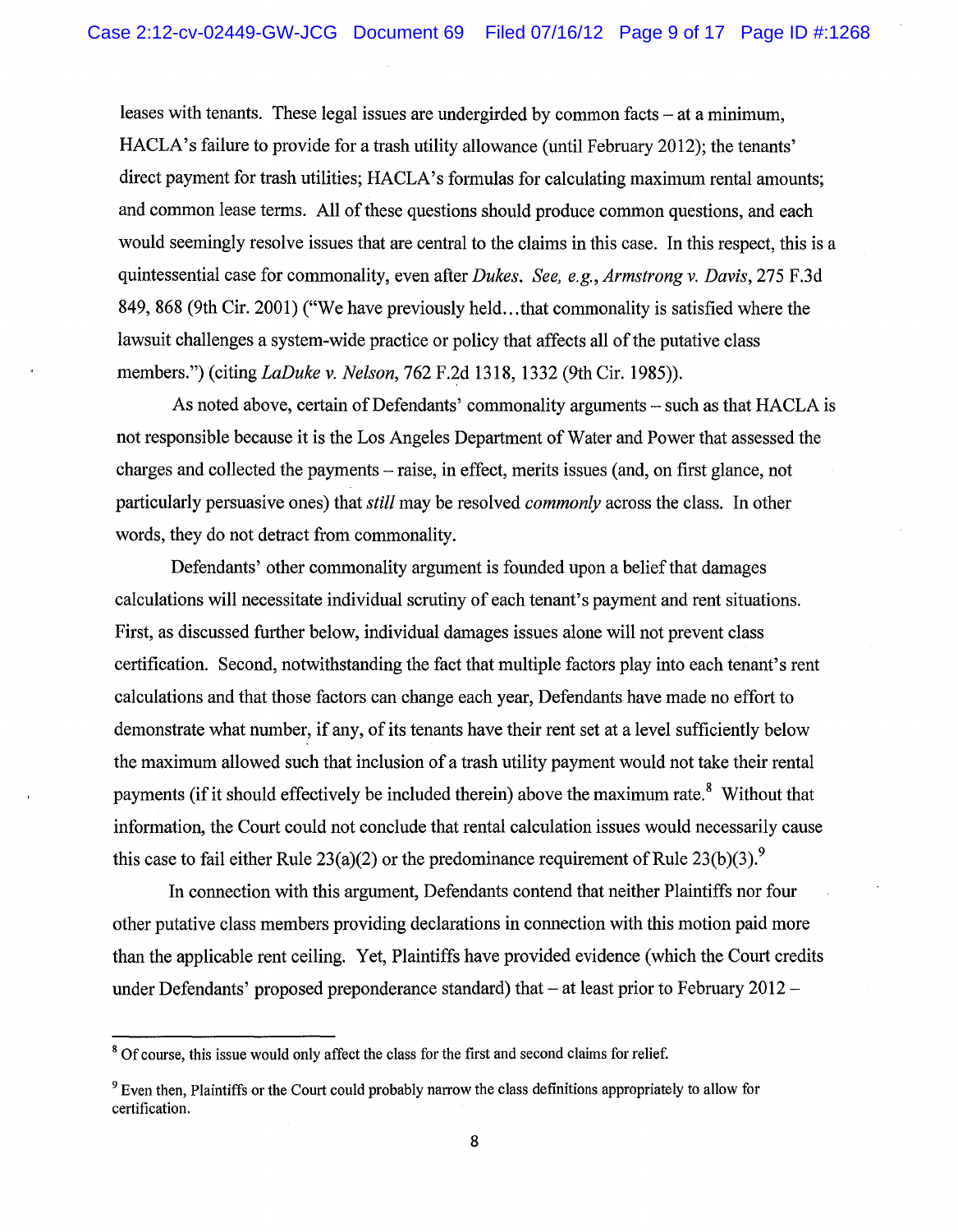they were charged the full amount of allowable rent, yet had to pay additional charges for trash collection to the city without being given a utility allowance prior to February 2012. If trash should have been included in any utility allowance, this would demonstrate a violation for any HACLA tenant in a similar circumstance. *See, e.g.,* Rodriguez Depo. (Docket No. 30) at 114:16- 118:1; Gullette Decl. (Docket No. 36)  $\P\P$  6-9; Galindo Decl. (Docket No. 40)  $\P$   $\P$  5, 7-8.

Moreover, as Plaintiffs point out, HACLA has already performed a calculation that it feels is appropriate for estimating the amount that would be necessary to compensate for trash utility payments, either in the form of the monthly amount it now includes as such an allowance in connection with rent calculations or in the amount it estimates it would cost the agency annually. To the extent individual plaintiffs would still have to demonstrate they paid over the rent ceiling without such allowance, that is a calculation that would seemingly be relatively easy to make, either by way of one or more mathematical equations or by way of reference of the matter.

Thus, unlike *Dukes,* where the Supreme Court ultimately rejected certification in that case because it was clear that each individual class member's discrimination case would be tied to facts particular to that plaintiff, here there is unquestionably some over-arching action that would potentially demonstrate liability to all members. In sum, here "common answers apt to drive the resolution of the litigation" will exist, whether those answers are resolved in Plaintiffs' favor or Defendants.

Rule 23(a)(2) is satisfied for both proposed classes.

E. Typicality

Rule 23(a)(3) requires that the claims or defenses of the representative parties are typical of the claims or defenses of the class. "The purpose of the typicality requirement is to assure that the interest of the named representative aligns with the interests of the class." *Hanon v*. *Dataproducts Corp.,* 976 F.2d 497, 508 (9th Cir. 1992). "Typicality refers to the nature of the claim or defense of the class representative, and not to the specific facts from which it arose ... ." *Id.* (citation and internal quotation marks omitted). "The test of typicality is whether other members have the same or similar injury, whether the action is based on conduct which is not unique to the named plaintiffs, and whether other class members have been injured by the same course of conduct." *Id* (citation and internal quotation marks omitted). Thus, unique defenses may affect typicality. *See Ellis,* 657 F.3d at 984. The representative plaintiffs' claims need not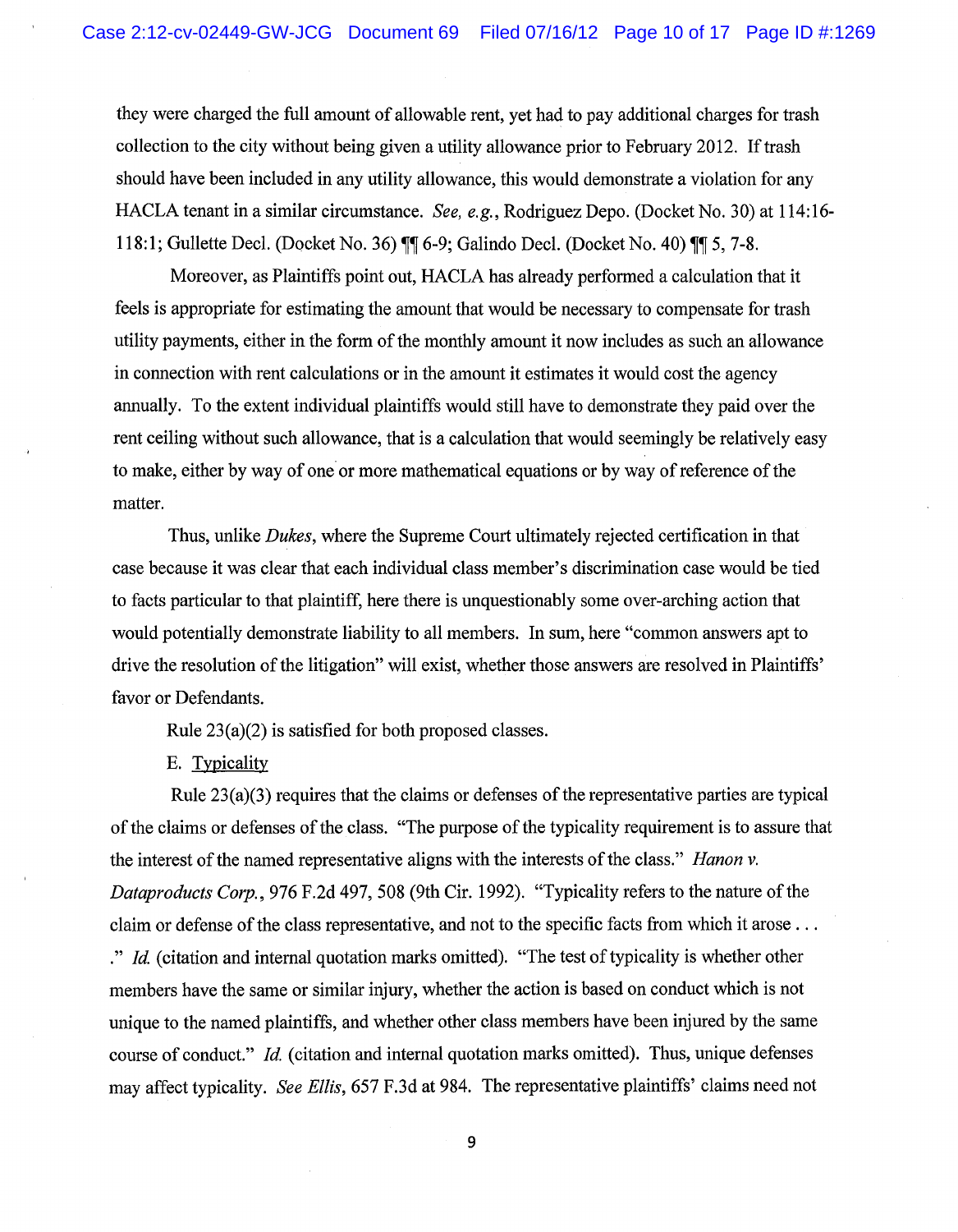be identical to those of the class, but rather need only be "reasonably co-extensive with those of absent class members .... " *Hanlon,* 150 F.3d at 1020. In practice, "[t]he commonality and typicality requirements of Rule 23(a) tend to merge." *General Tel. Co. of the Southwest v. Falcon,* 457 U.S. 147, 157 n.13 (1982).

Here, Plaintiffs, like all of HACLA's tenants (or at least like all of HACLA's tenants who did not pay a "flat rate" rent, insofar as the first and second claims are concerned), have been confronted and had to deal with the common facts addressed in the preceding section. There is nothing to suggest that Plaintiffs are in any way unique in relation to those facts (and the resulting legal issues they raise). The only argument (other than differences in damage calculations, which, again, will not serve to defeat certification of a class) Defendants raise in connection with typicality is their repeated belief that Plaintiffs did not pay more than the rent ceiling (which would only impact the first and second claims). As discussed in the preceding section, the Court rejects that notion for purposes of this motion. However, if Defendants are correct in that regard and they are also correct in their assertion that *no* member of the putative classes paid more than the ceiling, then Plaintiffs unquestionably *are* typical of the proposed class members.

Rule 23(a)(3) is satisfied with respect to both proposed classes.

F. Adequacy

"To determine whether named plaintiffs will adequately represent a class, courts must resolve two questions: '(1) do the named plaintiffs and their counsel have any conflicts of interest with other class members and (2) will the named plaintiffs and their counsel prosecute the action vigorously on behalf of the class?'" *Ellis,* 657 F .3d at 985 (quoting *Hanlon,* 150 F .3d at 1020); *see also Rodriguez v. Hayes,* 591 F.3d 1105, 1125 (9th Cir. 2010) ("Whether the class representatives satisfy the adequacy requirement depends on the qualifications of counsel for the representatives, an absence of antagonism, a sharing of interests between representatives and absentees, and the unlikelihood that the suit is collusive.") (omitting internal quotation marks) (quoting *Walters v. Reno,* 145 F.3d 1032, 1046 (9th Cir. 1998) and *Crawford v. Honig,* 37 F.3d 485, 487 (9th Cir. 1994)); *Staton,* 327 F.3d at 957. Plaintiffs and their counsel are plainly ready, willing and able to vigorously represent the class. In challenging Plaintiffs' adequacy as class representatives, Defendants only repeat their merits, commonality and typicality arguments,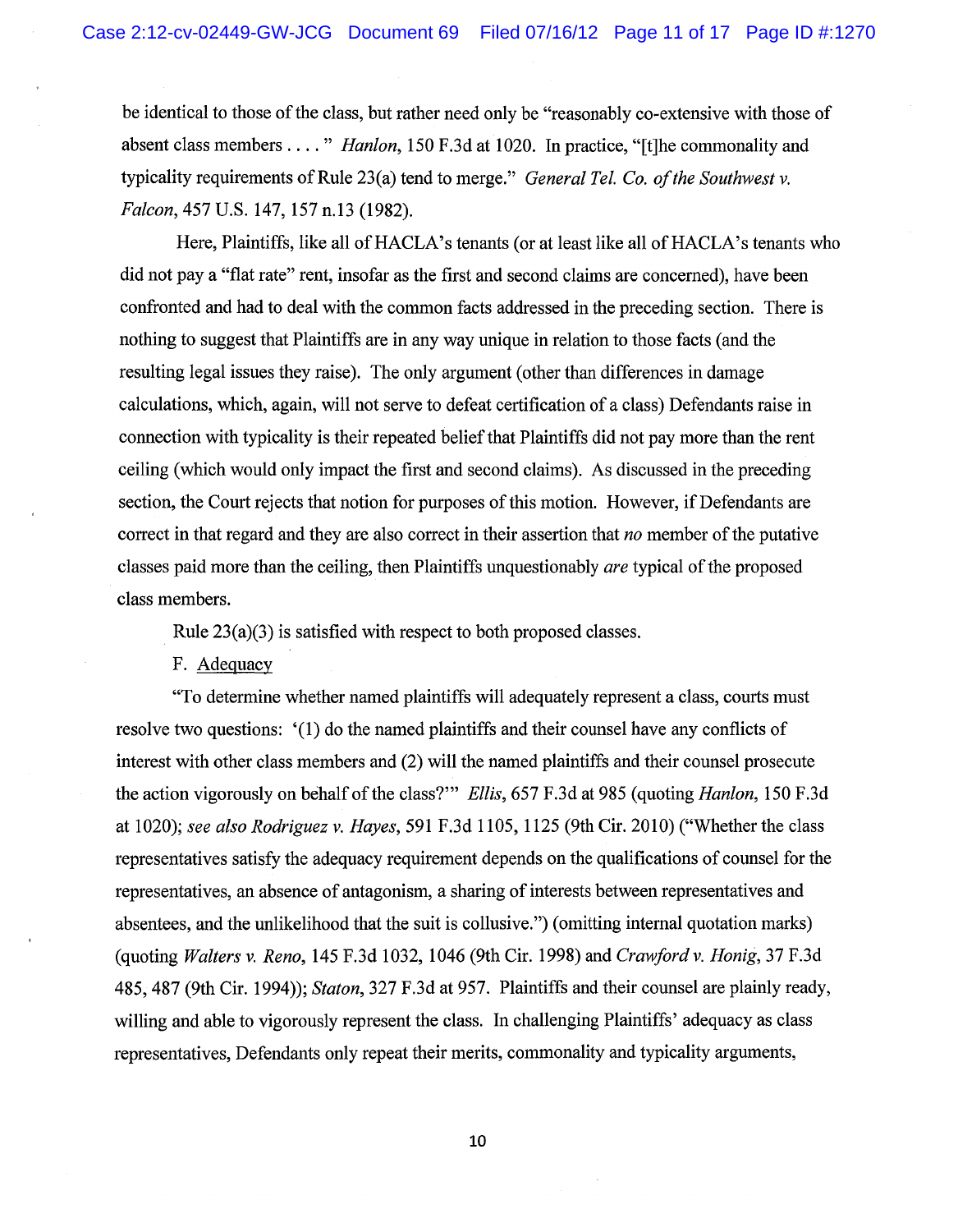which, as discussed above, are not persuasive.<sup>10</sup>

Rule  $23(a)(4)$  is satisfied for both proposed classes, meaning that all four subparagraphs of rule 23(a) are fulfilled.

#### G. Rule 23(b)(2)

As noted above, Plaintiffs need only satisfy one of the Rule 23(b) subparagraphs for the Court to certify their proposed classes. Rule  $23(b)(2)$  permits maintenance of a class action if "the party opposing the class has acted or refused to act on grounds that apply generally to the class, so that final injunctive relief or corresponding declaratory relief is appropriate respecting the class as a whole." Fed. R. Civ. P. 23(b)(2). "Class certification under Rule 23(b)(2) is appropriate only where the primary relief sought is declaratory or injunctive." *Zinser v. Accufix Research !nsf., Inc.,* 253 F .3d 1180, 1195 (9th Cir. 2001 ); *see also Ellis,* 657 F .3d at 986 (post-*Dukes* decision reiterating this rule from *Zinser); Dukes,* 131 S.Ct. at 2557 ("We now hold that [claims for monetary relief] may not [be certified under Rule 23(b)(2)], at least where (as here) the monetary relief is not incidental to the injunctive or declaratory relief.").

Plaintiffs freely admit that HACLA is now providing a trash-related utility allowance in connection with rents paid by residents of its properties. In essence, therefore, the need for injunctive or declaratory relief on the first and second claims is at least somewhat lessened. It is true that this does not dispose of the basis for a request for injunctive relief in the form of specific performance (or *vice versa)* in connection with the breach of contract claim because HACLA still would not be making those payments *directly,* as Plaintiffs argue it is obligated to do under the terms of HAC LA's tenant lease agreement, but the *need* for such injunctive relief is no longer patently obvious because HACLA tenants are – given the utility allowance – seemingly no longer being *harmed* by HACLA's non-payment. In any event, it is hard to see how injunctive or declaratory relief could be characterized as the "primary" relief sought in this case at this point in time, given HACLA's recent change with respect to the trash utility allowance. At the same time, the Court would reject Defendants' assertion that Rule 23(b)(2) certification is inappropriate here because "each individual class member would be entitled to a *different* injunction or declaratory judgment against the defendant[s]." *Dukes,* 131 S.Ct. at 2557. There would be no need for individualized injunctive or declaratory relief here; if any such relief

<sup>&</sup>lt;sup>10</sup> Defendants concede that at least Plaintiffs' counsel are adequate within the meaning of Rule  $23(a)(4)$ . Assuming that class certification is ordered here, there is no reason why Plaintiffs' counsel should not be appointed class counsel pursuant to Fed. R. Civ. P. 23(g).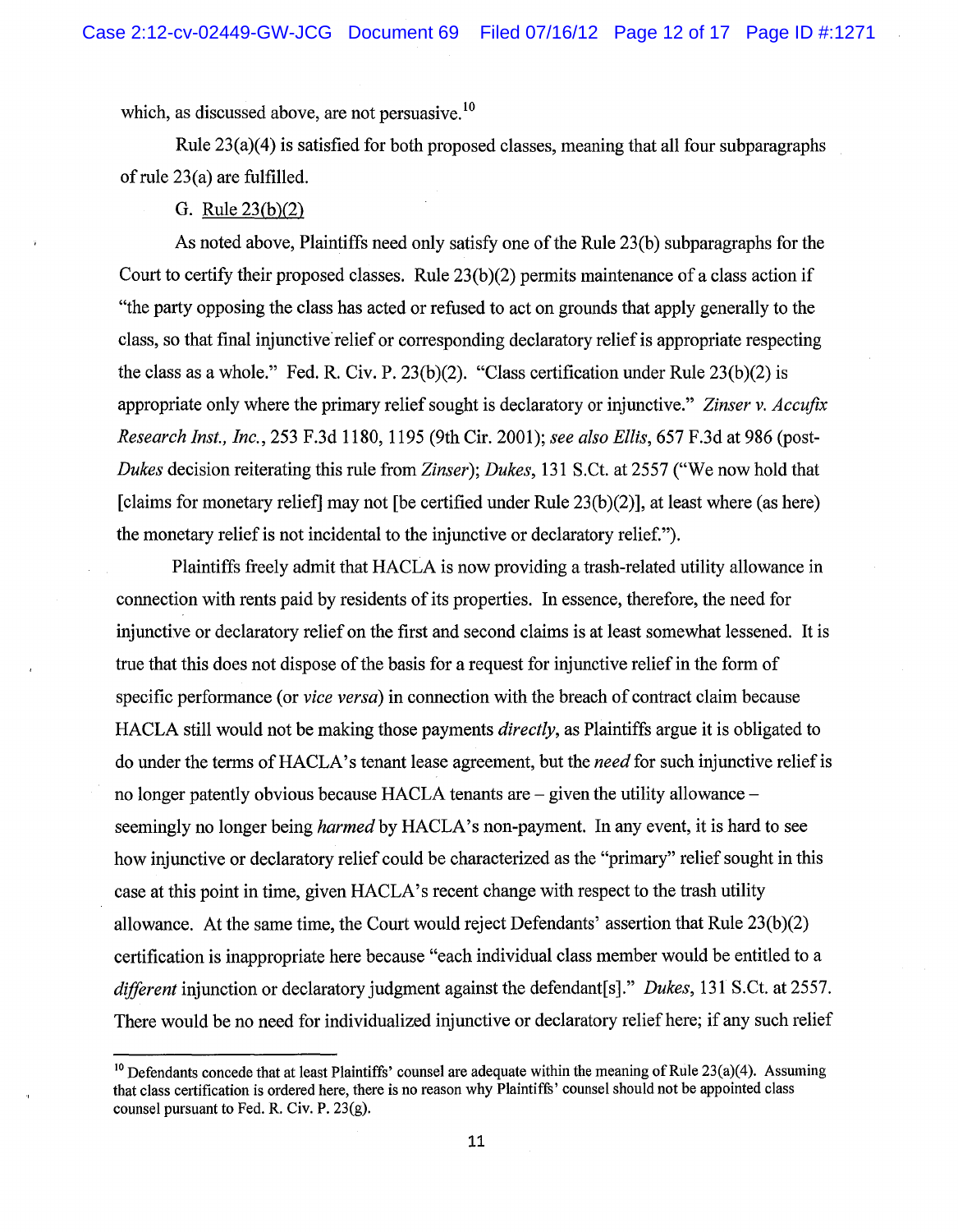is afforded, all HACLA tenants would enjoy the benefit of a ruling that HACLA is obligated to provide a trash utility-related rental allowance and/or HACLA is obligated to make trash utility payments directly according to the terms of the standard HACLA-tenant lease agreement.

All that being said, there *will* be classes certified in this case pursuant to Rule 23(b)(3), as discussed below. As such, there either seems to be little reason not to *also* have a Rule 23(b)(2) class with respect to at least the third claim for relief or there is no reason to even engage in the Rule 23(b)(2) analysis because a class will be certified in any event. *Cf Ellis,* 657 F.3d at 987 ("[I]f the district court certifies a  $(b)(3)$  class in place of, or *in addition to* a  $(b)(2)$  class, it may determine that the punitive damages claim is more appropriate to a  $(b)(3)$  class.") (emphasis added). The Court would be inclined towards the latter view because there appears to be little doubt Plaintiffs could obtain injunctive, declaratory, or any other necessary relief in a Rule 23(b)(3) class action. *See Bauman v. U.S. Dist. Court,* 557 F.2d 650, 659 n.13 (9th Cir. 1977) (referring to case that other court had found "maintainable as a class action under either Rule 23(b)(2) or (b)(3) because both injunctive relief and money damages were sought"); *Lidie v. State of Cal.,* 478 F.2d 552, 555 (9th Cir. 1973) (rejecting Rule 23(b)(3) certification because representatives- who sought injunctive relief- were not typical of the class); *see also Prof'! Firefighters Ass 'n of Omaha, Local 385 v. Zalewski,* 678 F.3d 640, 647 (8th Cir. 2012) (involving "relatively straightforward declaratory judgment action seeking injunctive relief under Rule 23(b)(3)"); *Randall v. Rolls-Royce Corp.,* 637 F.3d 818, 826 (7th Cir. 2011) ("The proper approach in this case would thus have been for the plaintiffs to seek class certification under Rule 23(b)(3)... but to ask for injunctive as well as monetary relief."). Certainly it would appear that the question of "incidental damages" that often comes up in the context of a Rule  $23(b)(2)$ certification analysis is effectively irrelevant here given that certification will occur, at a minimum, pursuant to Rule 23(b)(3) (which plainly allows for damages, incidental or otherwise), giving rise to notice and opt-out rights.<sup>11</sup> The Court would have the parties address these comments before it decides whether Rule  $23(b)(2)$  certification is necessary or appropriate in this case.

H. Rule 23(b)(3)

A class may be certified under Rule 23(b)(3) where questions of law or fact common to members of the class predominate over questions affecting only individual members and a class

 $11$  Dukes, for instance, involved a certification only under Rule 23(b)(2).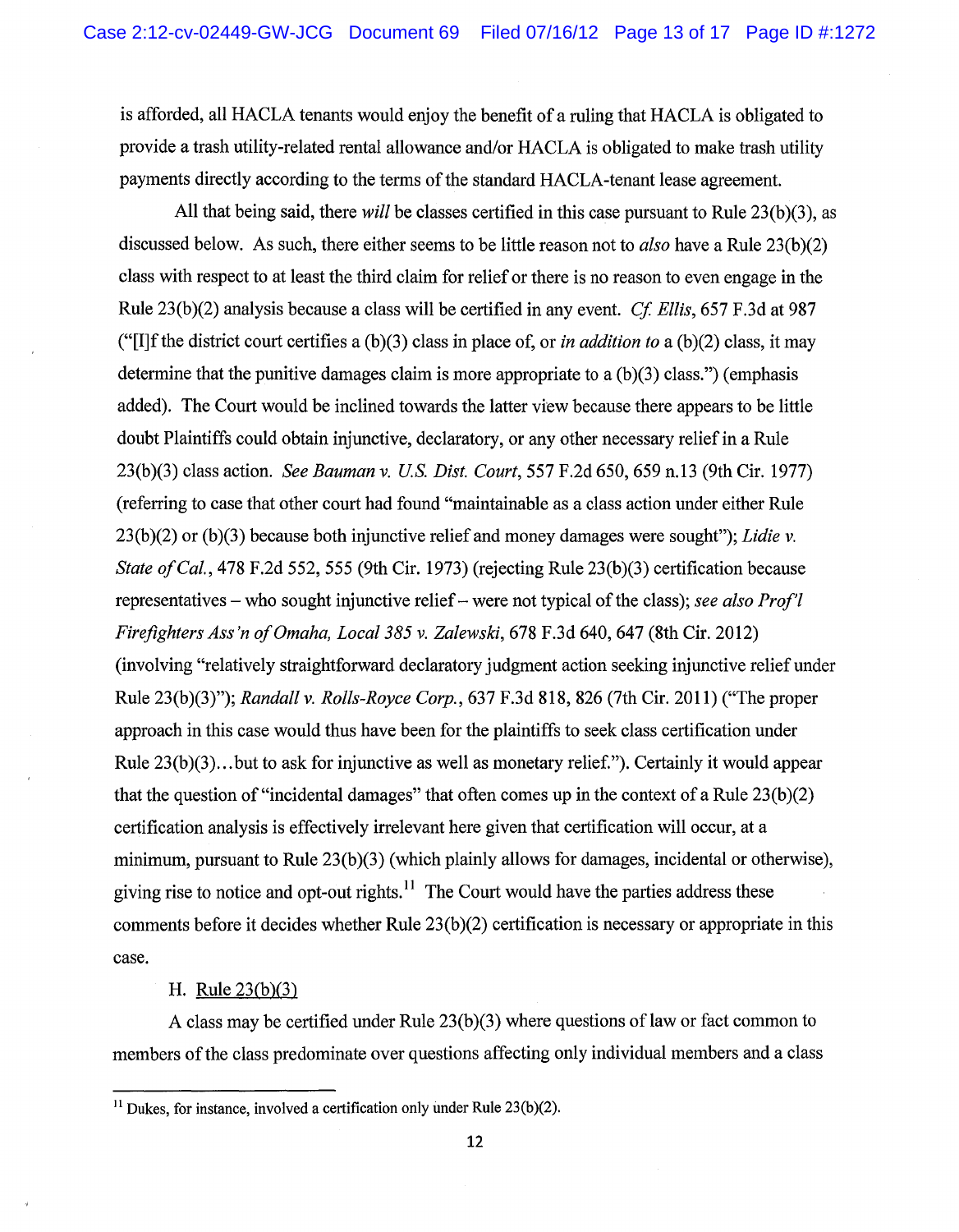action is superior to other available methods. *See* Fed. R. Civ. P. 23(b)(3). The predominance analysis focuses on "the legal or factual questions that qualify each class member's case as a genuine controversy" and is "much more rigorous" than commonality. *See Amchem Prods., Inc. v. Windsor,* 521 U.S. 591, 623-24 (1997). It does not involve counting the number of common issues, but weighing their significance. *See, e.g., Local Joint Executive Bd. of Culinary/Bartender Trust Fund v. Las Vegas Sands, Inc.,* 244 F .3d 1152, 1163 (9th Cir. 2001) (contrasting the "number and importance" of common issues with the "few" and "relatively easy" individualized issues); *see also Dukes v. Wal-Mart Stores, Inc.,* 603 F.3d 571, 593 (9th Cir. 2010), *overruled in other respects by Dukes,* 131 S.Ct. 2541 (noting that Rule 23(b)(3) "requires a district court to formulate 'some predictions as to how specific issues will play out in order to determine whether common or individual issues predominate in a given case"). In addition, the predominance analysis looks, at least in part, to whether there are common issues the adjudication of which "will help achieve judicial economy," further the goal of efficiency and "diminish the need for individual inquiry." *See Vinole,* 571 F.3d at 939, 944 (quoting and citing *Zinser,* 253 F.3d at 1189); *see also In re Wells Fargo Home Mortg. Overtime Pay Litig.,* 571 F.3d 953, 958 (9th Cir. 2009) ("A principal purpose behind Rule 23 class actions is to promote 'efficiency and economy of litigation."') (quoting *Am. Pipe* & *Constr. Co. v. Utah,* 414 U.S. 538, 553 (1974)).

The common factual issues noted above in the Court's commonality analysis appear, at least at this stage, to be far and away the most important/significant issues in this case. Resolution of those issues will unquestionably help achieve judicial economy in connection with this dispute. Moreover, as referenced above, individuals' differences in damages alone may not serve to defeat class certification. *See, e.g., Yokoyama v. Midland Nat'! Life Ins. Co.,* 594 F.3d 1087, 1094 (9th Cir. 2010). The Court therefore concludes that predominance within the meaning of Rule 23(b)(3) is present here.

As to superiority, the matters that are to be taken into consideration in making all of the necessary findings under Rule  $23(b)(3)$  include the following:

(A) the class members' interests in individually controlling the prosecution or defense of separate actions;

(B) the extent and nature of any litigation concerning the controversy already begun by or against class members;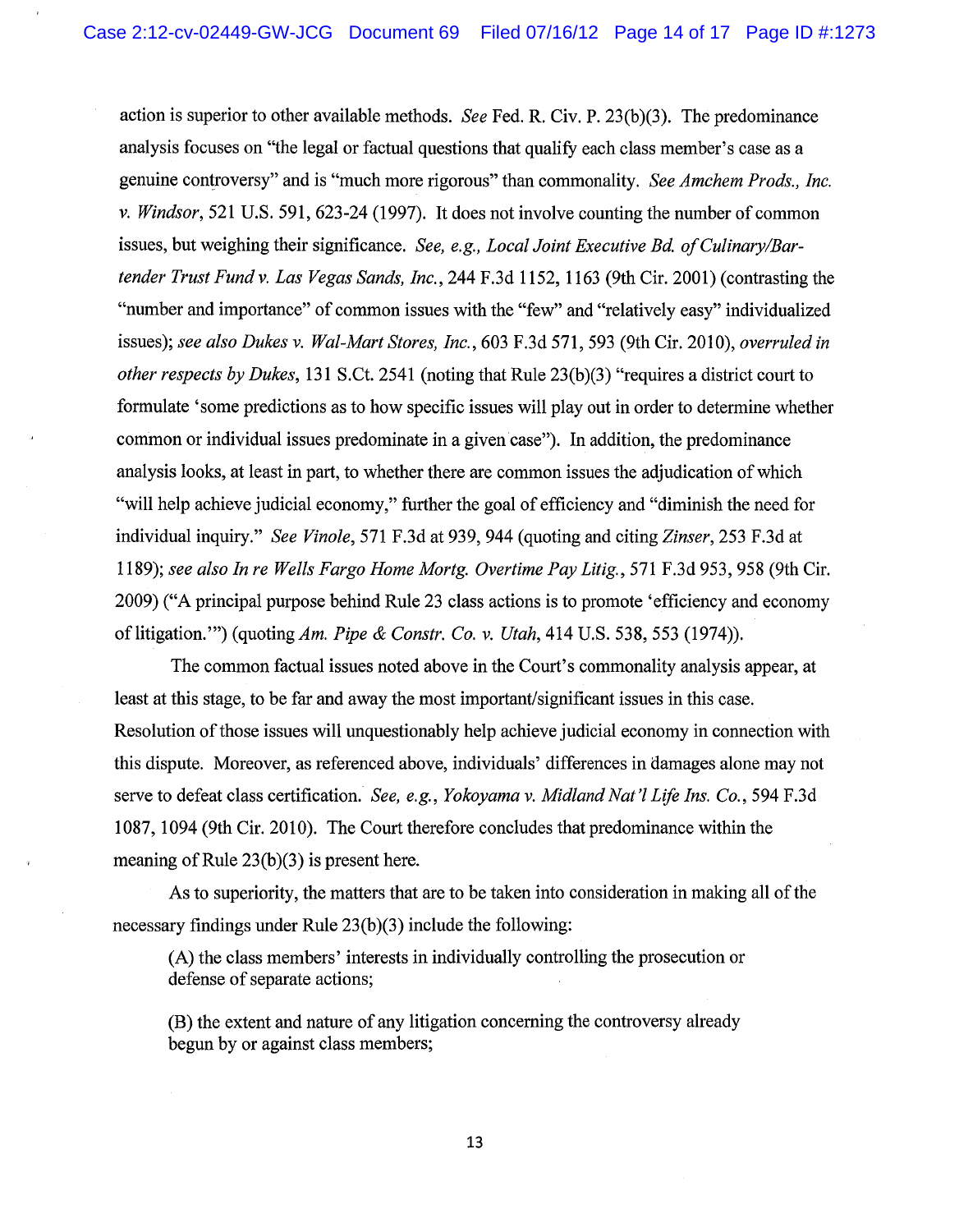(C) the desirability or undesirability of concentrating the litigation of the claims in the particular forum;

(D) the likely difficulties in managing a class action.

Fed. R. Civ. P.  $23(b)(3)(A)$ -(D). Plaintiffs indicate that they are unaware of any other claims by other putative class members and that it would not be economically feasible or rational for individual tenants to challenge HACLA's practices. Defendants do not challenge either of those assertions. As a result, the considerations reflected by Rule  $23(b)(3)(A)$  and  $23(b)(3)(B)$  would appear to point towards a class action of the type Plaintiffs propose being a superior method of resolution.

Given that this lawsuit involves HACLA and its impact on thousands of area residents, there is no reason to question the desirability of this forum, covering, as it does, the City of Los Angeles. As such, Rule  $23(b)(C)$  also supports a superiority finding.

Finally, Defendants believe that a class action would be unmanageable because it would be difficult to identify who the class members were, because there is a high turnover rate in the HACLA tenant pool and because some tenants do not leave forwarding addresses. As to the first notion (at least insofar as it concerns present and past tenants<sup>12</sup>), if tenants do not already know whether they are or have been charged rent at the maximum allowable rate, it is an issue that is seemingly readily discernible by way of simple calculations. With respect to the latter issue, as Plaintiffs argue in their Reply, class actions *often* proceed without perfect contact information for class members, and direct mail is not the only form of notice permissible under Rule 23. Even assuming this was an issue that was in some measure troubling to the Court, Defendants have not given the Court any indication of what percentage of former tenants *do not* leave a forwarding address.

For all of the above reasons, except with the possible issue of manageability concerns over the inclusion of future tenants in the classes, a Rule 23(b )(3) certification is appropriate for both proposed classes here.

<sup>&</sup>lt;sup>12</sup> As referenced *supra*, Footnote 5, the Court would seriously consider whether manageability concerns counsel for a revision in the class definitions so as to exclude future HACLA tenants. However, the inclusion of future tenants does not so much raise manageability challenges in connection with *this* litigation as it does pose potential, foreseeable, down-the-road difficulties should any future tenant seek to institute a similar action or otherwise challenge whether he or she could be bound by any judgment in this case consistent with notions of due process. *See, e.g., Frank,* 216 F.3d at 852 n.6; *Hiser,* 94 F.3d at 1292-93 (dealing with res judicata ramifications due to inclusion in earlier class action including "future" class members)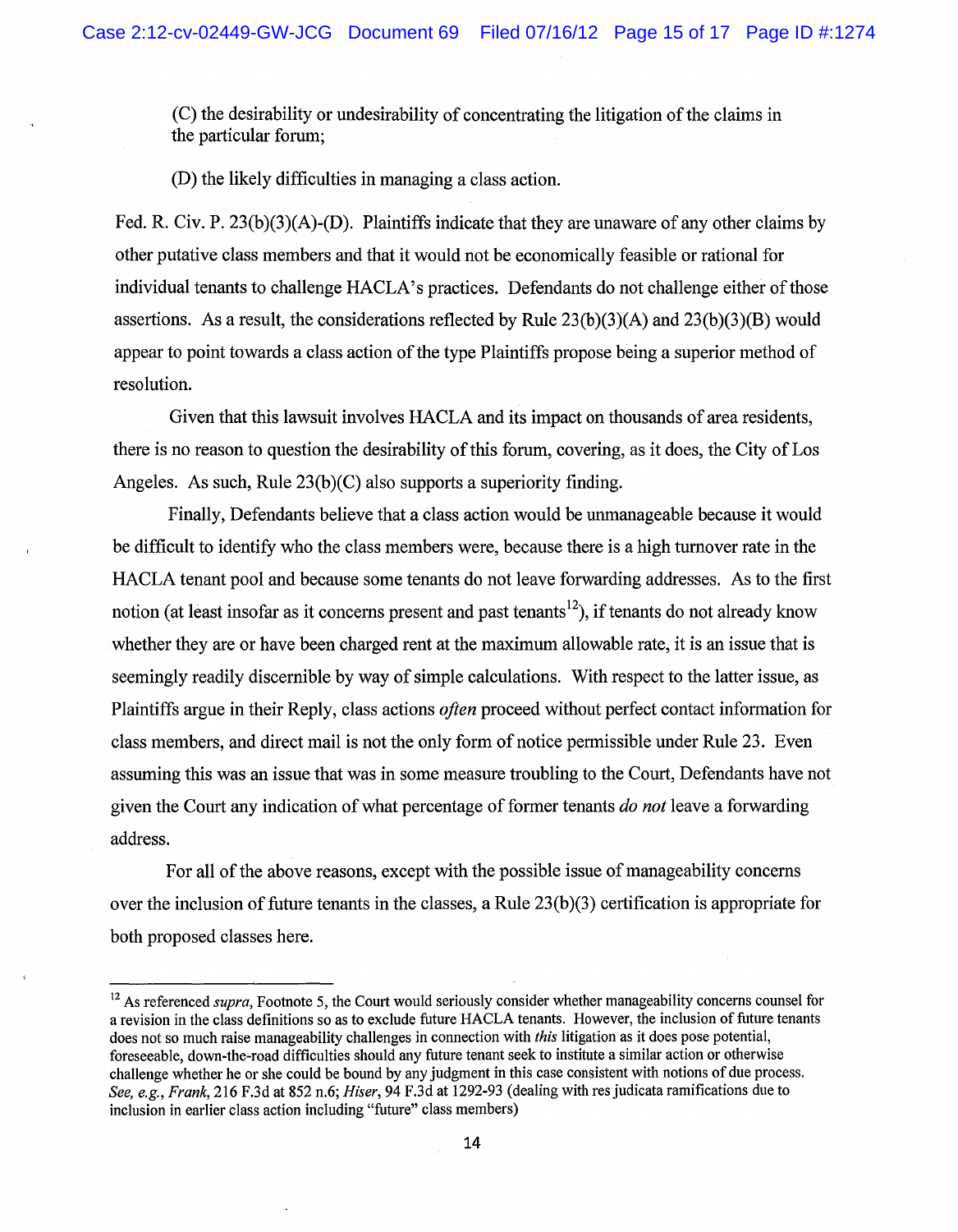#### I. Conclusion

The Court would certify the two classes (though whether it does so on any basis other than Rule 23(b)(3) is unclear, as addressed *supra*) and, as Plaintiffs request, order the parties to meet and confer concerning notice to the class pursuant to Fed. R. Civ. P. 24(c)(2).

- J. Defendants' Evidentiary Objections (Docket No. 49)
- 1. Overrule.
- 2. Overrule.
- 3. Overrule.
- 4·. Overrule.
- 5. Sustain.
- 6. Overrule.
- 7. Overrule.
- 8. Overrule.
- 9. Overrule.
- 10. Sustain.
- 11. Overrule.
- 12. Overrule.
- 13. Sustain.
- 14. Sustain.
- 15. Sustain.
- 16. Overrule.
- 17. Overrule.
- 18. Overrule.
- 19. Overrule.
- 20. Sustain.
- 21. Sustain.
- 22. Overrule.
- 23. Overrule.
- 24. Sustain.
- 25. Overrule.
- 26. Overrule.